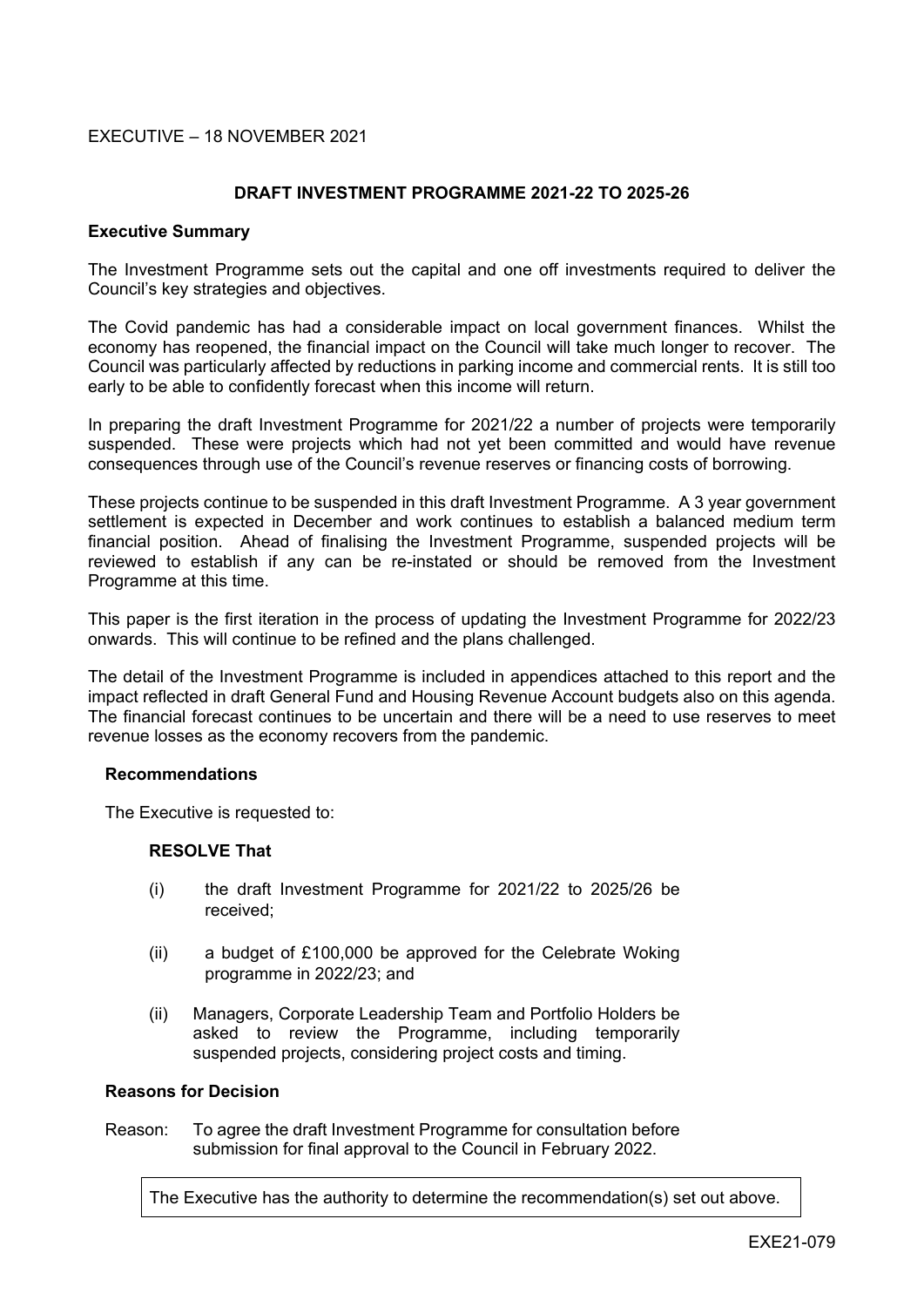| <b>Background Papers:</b>                              | None.                                                                                            |
|--------------------------------------------------------|--------------------------------------------------------------------------------------------------|
| <b>Reporting Person:</b>                               | Leigh Clarke, Finance Director<br>Email: leigh.clarke@woking.gov.uk, Extn: 3277                  |
| <b>Contact Person:</b>                                 | Mike Stevens, Deputy Financial Services Manager<br>Email: mike.stevens@woking.gov.uk, Extn: 3622 |
| <b>Portfolio Holder:</b>                               | Councillor Simon Ashall<br>Email: cllrsimon.ashall@woking.gov.uk                                 |
| <b>Shadow Portfolio Holder:</b> Councillor Ian Johnson | Email: clirian.johnson@woking.gov.uk                                                             |
| Date Published:                                        | 12 November 2021                                                                                 |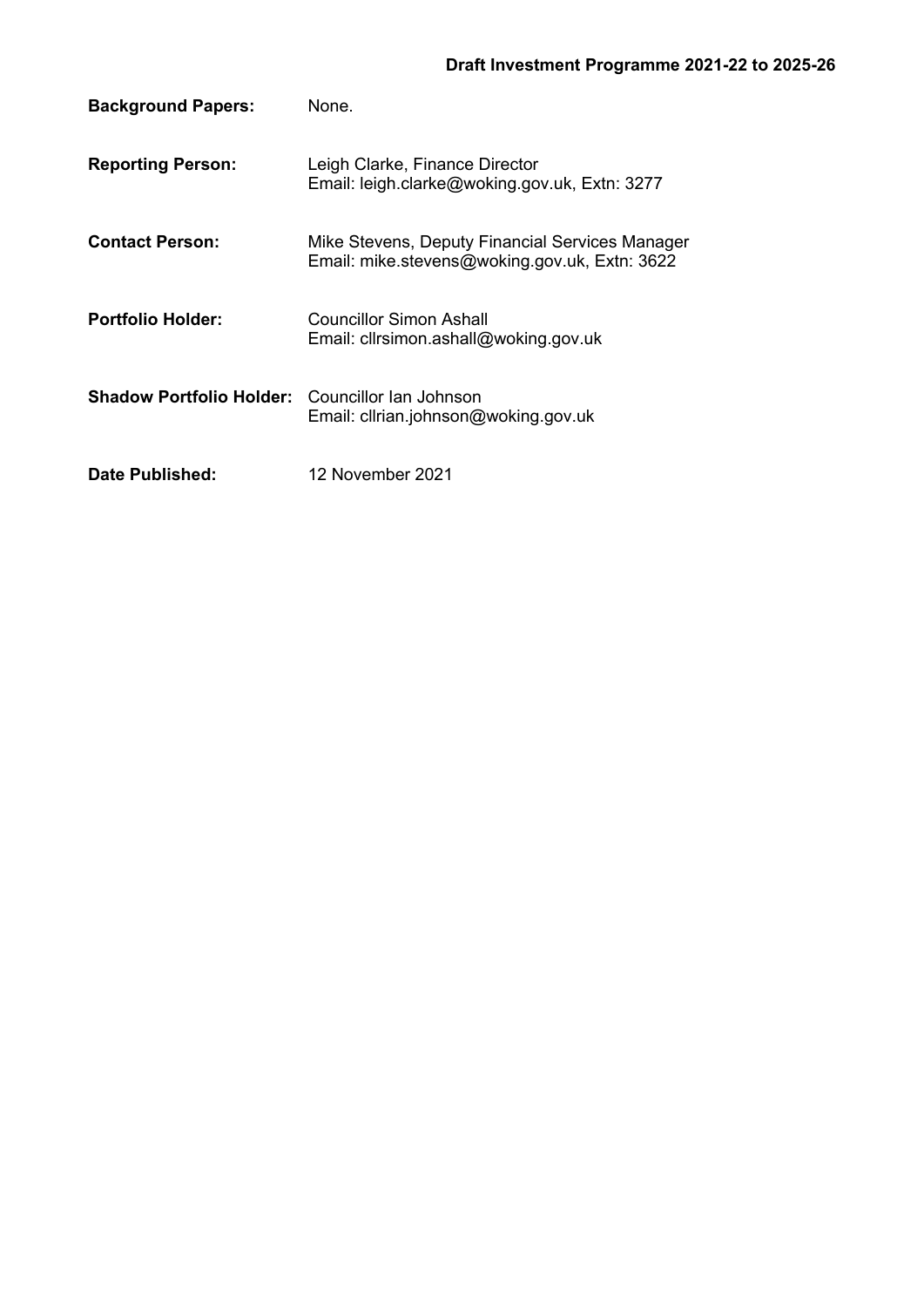## **1.0 Introduction**

1.1 The Investment Programme sets out the capital and one off investment necessary to support the achievement of the Council's strategies and objectives. The Council recognises that its Investment Programme ambitions exceed the resources immediately available to finance all of these ambitions.

## **2.0 Approach to updating the Investment Programme**

- 2.1 The Covid pandemic has had a considerable impact on local government finances. Whilst the economy has reopened, the financial impact on the Council will take much longer to recover. The Council was particularly affected by reductions in parking income and commercial rents. It is still too early to be able to confidently forecast when this income will return.
- 2.2 In preparing the draft Investment Programme for 2021/22 a number of projects were temporarily suspended. These were projects which had not yet been committed and would have revenue consequences through use of the Council's revenue reserves or the financing costs of borrowing.
- 2.3 These projects continue to be suspended in this current draft Investment Programme. A 3 year government settlement is expected in December and work continues to establish a balanced medium term financial position. Ahead of finalising the Investment Programme, suspended projects will be reviewed to establish if any can be re-instated or should be removed from the Investment Programme at this time.

# **3.0 Overview of the Investment Programme**

- 3.1 The Investment Programme lists all the Council's projects and includes a separate appendix to show projects which have been temporarily suspended. The estimated costs of the funded projects are shown in total in Appendix 1 and in more detail in Appendices 3 and 4.
- 3.2 For each project a proposed source of funding is identified (for example capital receipts, grant, development contributions, borrowing or use of revenue reserves). Actual funding decisions will be taken at the end of the year to optimise use of resources. The Investment Programme in itself is not a source of funding; it is the list of projects together with a summary of the implications on the resources available.
- 3.3 The following appendices are attached to this report:

| <b>Appendix</b> | Title               | <b>Description</b>                                         |
|-----------------|---------------------|------------------------------------------------------------|
|                 | <b>IP Summary</b>   | Sets out the total funded projects in the Investment       |
|                 |                     | Programme.                                                 |
| $\overline{2}$  | Financing           | A summary of how the General Fund and Housing              |
|                 | summary             | Investment Programme projects will be financed.            |
| 3               | Housing             | A breakdown of the projects included in the Housing        |
|                 | Investment          | Investment Programme (HIP) where allowance will be         |
|                 | Programme           | made in the General Fund or HRA revenue budgets.           |
| 4               | <b>General Fund</b> | A list of projects included in the Investment Programme    |
|                 | Projects            | (allowance made in the General Fund budget).               |
| 5               | Projects            | A list of projects which have been temporarily removed     |
|                 | Temporarily         | from the funded Investment Programme to protect the        |
|                 | Suspended           | Council's revenue reserves due to the impact of the Covid- |
|                 |                     | 19 pandemic                                                |
| 6               | Glossary            | An explanation of the technical terms used in the IP.      |
|                 | Housing             | A summary of expenditure slipped from 2020/21 to           |
|                 | Investment          | 2021/22                                                    |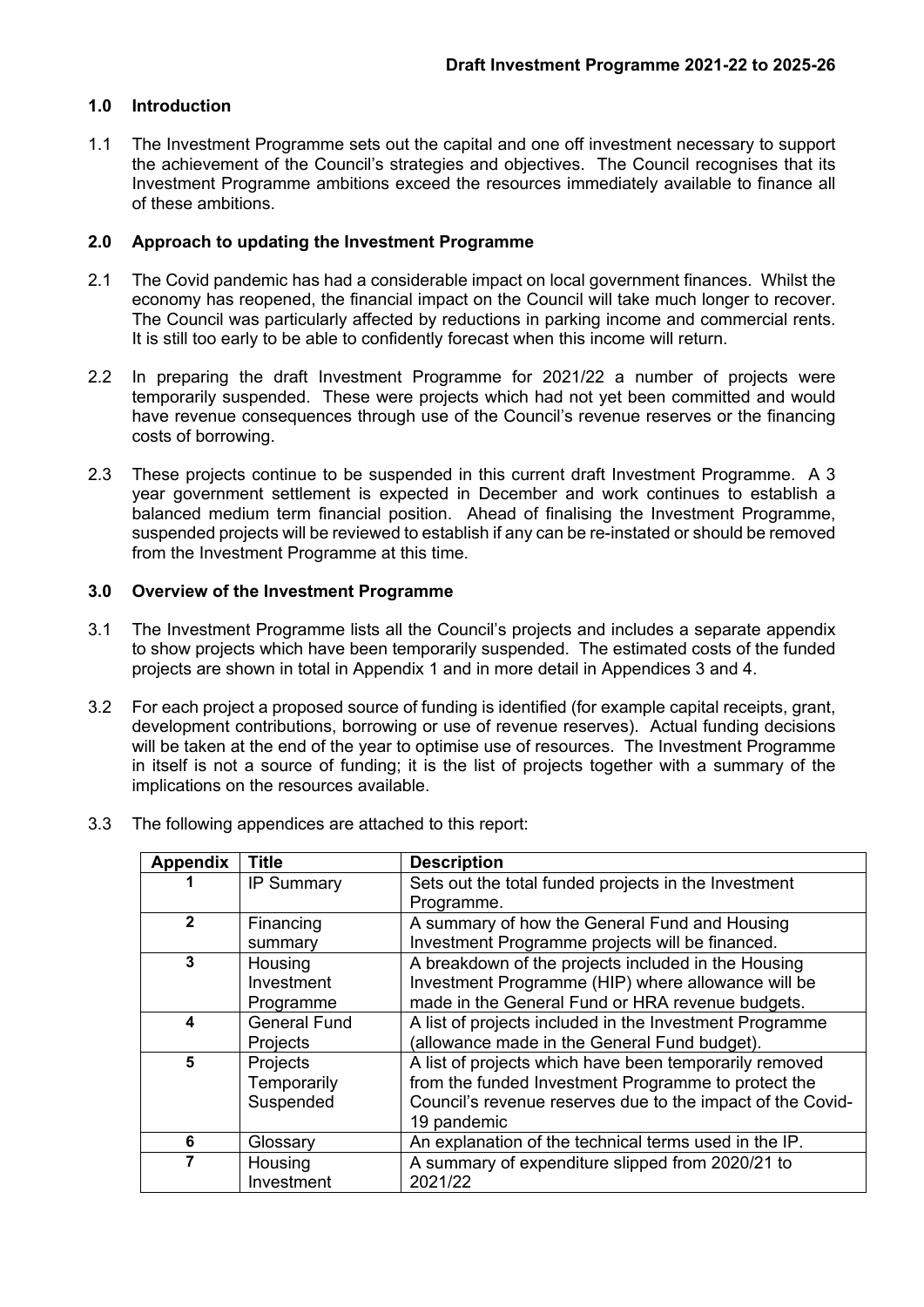| Programme           |                                                  |
|---------------------|--------------------------------------------------|
| slippage            |                                                  |
| <b>General Fund</b> | A summary of expenditure slipped from 2020/21 to |
| Projects slippage   | 2021/22                                          |

## **4.0 General Fund Investment Programme**

- 4.1 The current and committed project details are set out in Appendix 4.
- 4.2 Where external funding is expected towards the cost of a project this is indicated against each project in the programme. If the external funding is specific to a project or type of project those external resources cannot be made available to fund other Investment Programme projects. External resources mean that some projects have been able to continue despite the need to preserve reserves.
- 4.3 Where the project is to be funded by revenue, this is indicated as this expenditure must be taken directly from revenue reserves in the year in which it is incurred.
- 4.4 Some projects are income generating and have therefore remained in the Programme.

## **5.0 Housing Investment Programme**

- 5.1 Works on the Council's housing stock through to 2025/26 are reflected in the Housing Investment Programme.
- 5.2 The breakdown of the Woking Borough Council Homes Section of the Housing Investment Programme (Appendix 3) is illustrative and priorities will be agreed. The Asset Management Plan is based on stock condition surveys and is continually reviewed to develop the Asset Management Strategy for the stock.
- 5.3 The total Asset Management Plan budget is £3,800,000 for 2022/23. This is funded by a contribution to the Major Repairs Reserve which is the value of depreciation charged on Council Dwellings.
- 5.4 The Mandatory Disabled Facilities Grants (DFG) item on the Housing Investment Programme is funded by a £1,093,000 grant provided as part of the Department of Health's Better Care Fund.

### Provision of New Housing

- 5.5 Local Authorities can retain an element of Right to Buy receipts locally to be used on one for one replacement housing. Currently these receipts can be used to fund up to 40% of the cost of the replacement housing and must be used within 5 years or passed to the Government.
- 5.6 Officers have reviewed the land assets held by the authority, and other potential development sites around the Borough, to identify suitable new build affordable housing developments. The Housing Investment Programme lists these schemes which are mostly funded by 40% retained receipts and 60% HRA\General Fund Borrowing. The developments detailed in the Housing Investment Programme will utilise all of the existing retained one for one receipts balance and there is a risk the HRA will not be able to build up enough receipts to fully finance 40% of the scheduled developments at the time of construction. If there is a short fall in retained receipts the HRA will have to borrow to fund 100% of the development until sufficient receipts have been received.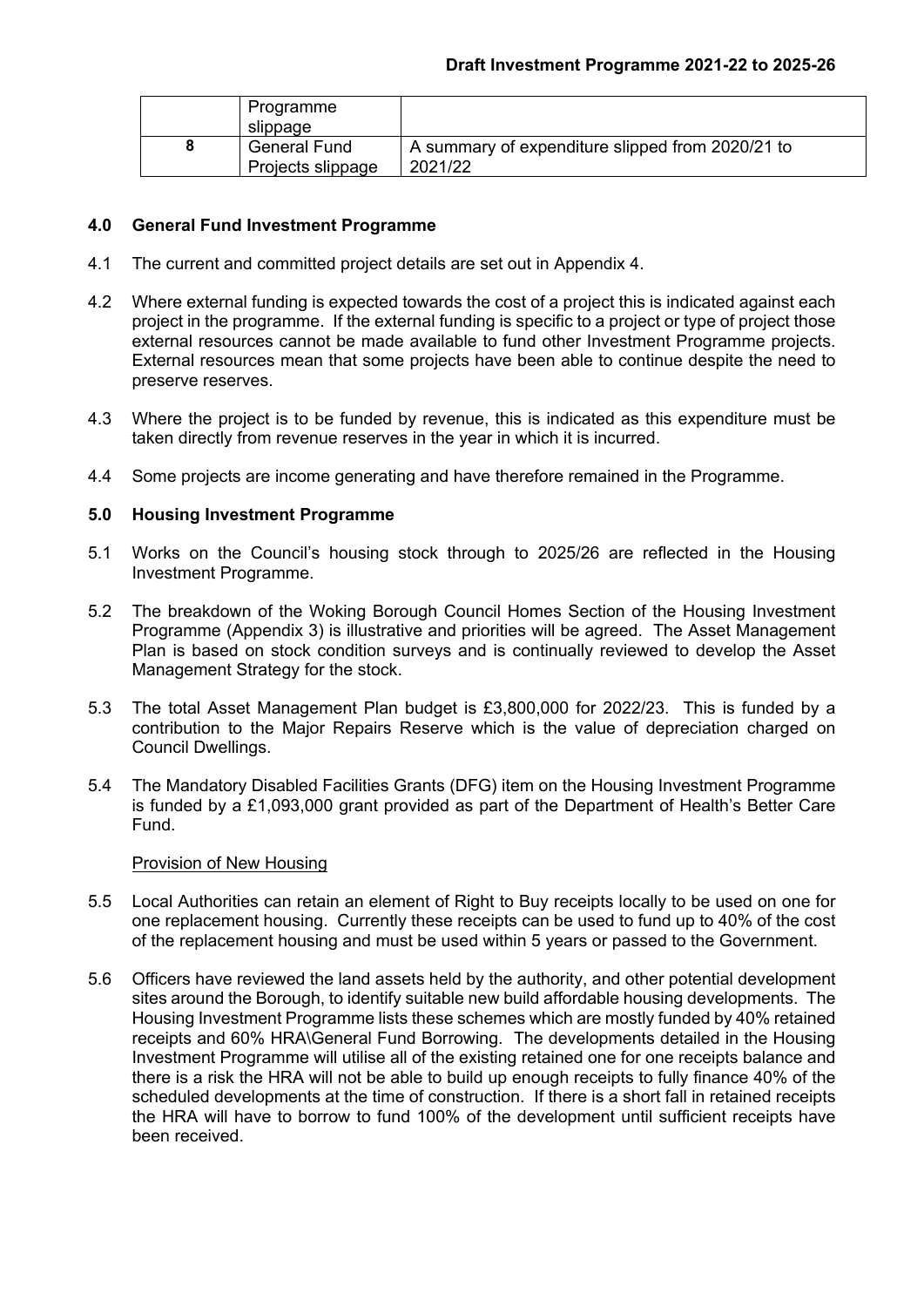- 5.7 The Council has secured Homes England Investment Partner Status. Officers will continue to work with Homes England to access grant for other affordable housing schemes to deliver this programme.
- 5.8 The HRA new build developments include Hale End Court (the Old Woking Independent Living Scheme, OWILS), Bonsey Lane and the Corner of Rydens Way\Sundridge Road sites. Hale End Court has now been completed, Bonsey Lane expected to complete in 2023/24 and Rydens Way\Sundridge Road project is expected to complete in 2022/23.
- 5.9 Previously the Housing Investment Programme has also included estimated costs for a new development at Monument Way. At this time the costs reflected are to progress plans to the planning stage and details will then be brought forward for further consideration.

# Sheerwater Regeneration

- 5.10 In February 2020 the Council approved the updated Sheerwater Regeneration project and financing arrangements. It was noted that close monitoring and further work would be required to seek to improve the financial position of the project. Project financing remains within the approvals set by Council. The Council on 30 July 2020 authorised the use of Compulsory Purchase Order (CPO) powers for the scheme.
- 5.11 The new Eastwood Leisure Centre and the initial 'Purple' phase of residential properties have now been completed. Work is underway preparing for the next phases. Financial risks remain in the current climate, as inflation and interest rate changes will impact the financial modelling.
- 5.12 The allowance for Sheerwater Social Support remains in the funded Investment Programme, recognising the need to support the community through this project.

# **6.0 Reserves Forecast and Resources Statements**

- 6.1 The Council has established a number of reserves which reflect funds set aside to manage the Council through its Medium Term Financial Strategy, including the town centre regeneration. Post Covid the economic recovery may require the use of a significant proportion of these to manage the impact of lost income.
- 6.2 The Reserves section of the Investment Programme will show the effect of the spending on HIP and GF Committed projects on the Council's reserves. At the current time it is critical that reserves are maintained to meet the temporary, and potentially ongoing, reductions in income as a result of the Covid pandemic.
- 6.3 The reserves forecast will be presented with the next version of the Investment Programme once expenditure plans and forecasts have been reviewed and refined.
- 6.4 The Investment Programme contains some projects which are of a revenue nature. In accounting terms these projects do not produce an asset and so they cannot be funded from capital sources such as capital receipts or borrowing. The cost of these projects fall on revenue sources and are included in the Investment Strategy Reserve (General Fund) and HIP Reserve (Housing Revenue Account). Details of the General Fund and HRA impacts are included in other reports on the agenda. These impacts have been minimised through the temporary suspension of revenue projects where possible.
- 6.5 All of the costs relating to the Investment Programme are built into the General Fund and Housing Revenue Account estimates. However, given the ongoing pressures on revenue reserves and the current economic uncertainty, the Council's financial position will be considered before projects commence, and further delaying projects remains an option.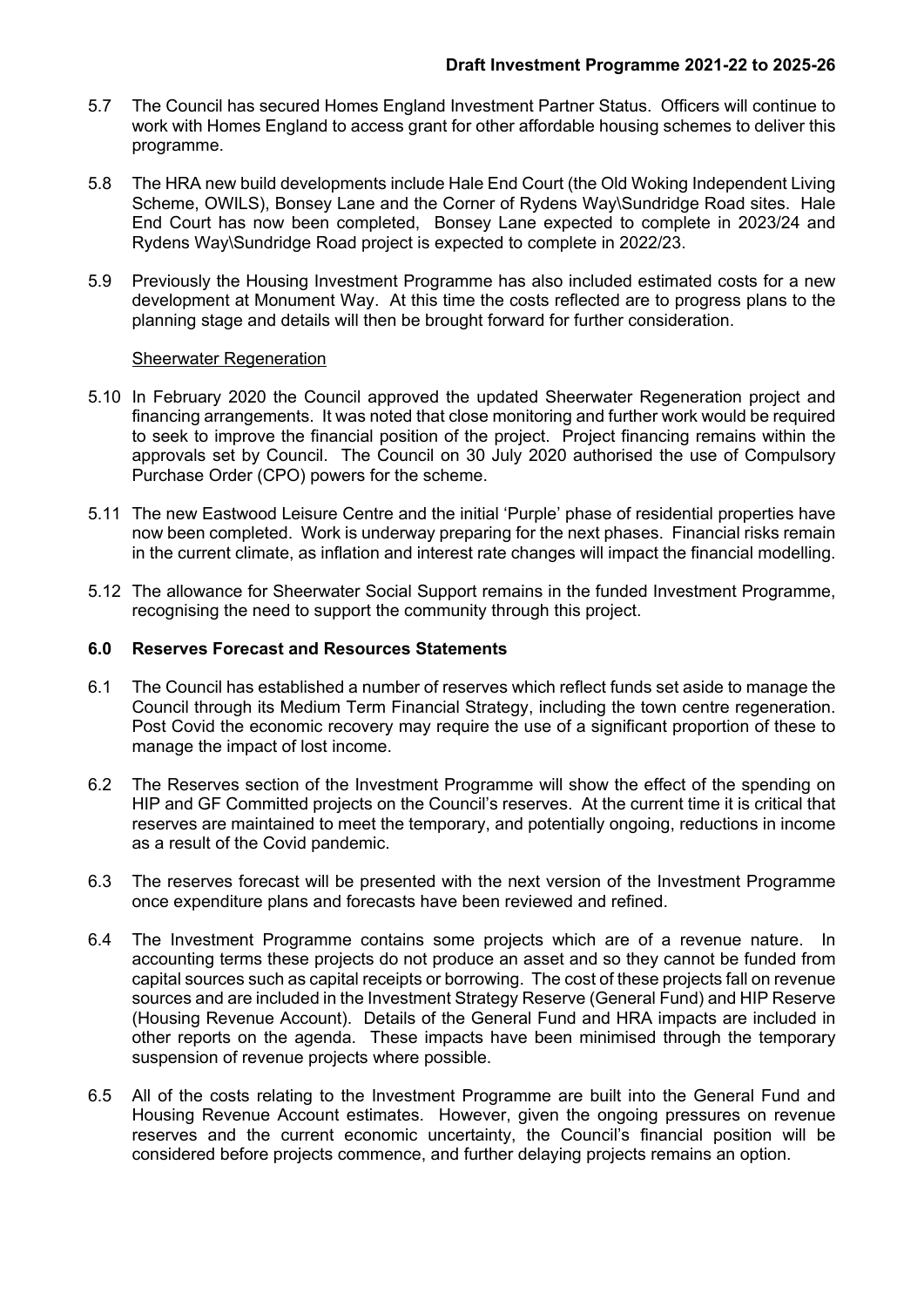# **7.0 Priorities**

- 7.1 The projects are included within the Investment Programme using the priorities established by the Capital Strategy. The use of capital resources are prioritised in the Capital Strategy as follows:
	- schemes that are essential to comply with Health and Safety or security obligations;
	- schemes that are essential to enable the Council to carry on its business with economy, efficiency and effectiveness, including electronic service delivery;
	- schemes that are for essential maintenance of assets:
	- schemes that enable the Council to further the objectives of the Community Strategy;
	- schemes that secure or enhance the income base; and
	- schemes that secure reductions in the cost base.
- 7.2 Prioritisation of the use of capital resources has regard to the Council's priorities, as determined at least annually as part of the budget process.

## **8.0 Reporting of Project Progress**

- 8.1 The Executive receives a quarterly report of progress on projects. The report focuses on active projects and shows the project progress and assesses overall project risk as well as the total cost of projects (including costs incurred in previous years).
- 8.2 When a project is planned, a project mandate is prepared and these mandates are used to update the Investment Programme. Spending should only commence on a project once it has been through an authorisation process and the budget released.
- 8.3 Supporting detail for projects will be presented with the final Investment Programme in February. This is generated from project data on SharePoint and provides further information on the project objectives. The inclusion of the project reference also enables cross reference to the quarterly progress report.

#### **9.0 Schemes included within the Investment Programme**

- 9.1 The Investment Programme includes the following new schemes which have been added since the Investment Programme was approved in February 2021.
	- Decarbonisation Export House/Midas House
	- Town Centre Masterplan
	- Fit for the Future external support

#### Victoria Square

- 9.2 The pandemic continues to have a significant impact on the progress of the Victoria Square town centre regeneration. Progress has been much slower than planned as the site was affected by the lockdowns, necessary social distancing measures and supply issues. Delay in the programme ultimately increases costs of the contractor, professional support and financing of the construction. A later opening and more uncertain economic environment also impacts the operations of the scheme once complete.
- 9.3 Following the delay in opening from November 2021 to Spring 2022, the Victoria Square financial model is being reviewed and updated. A review of future Governance and Strategic Options is also being completed by EY.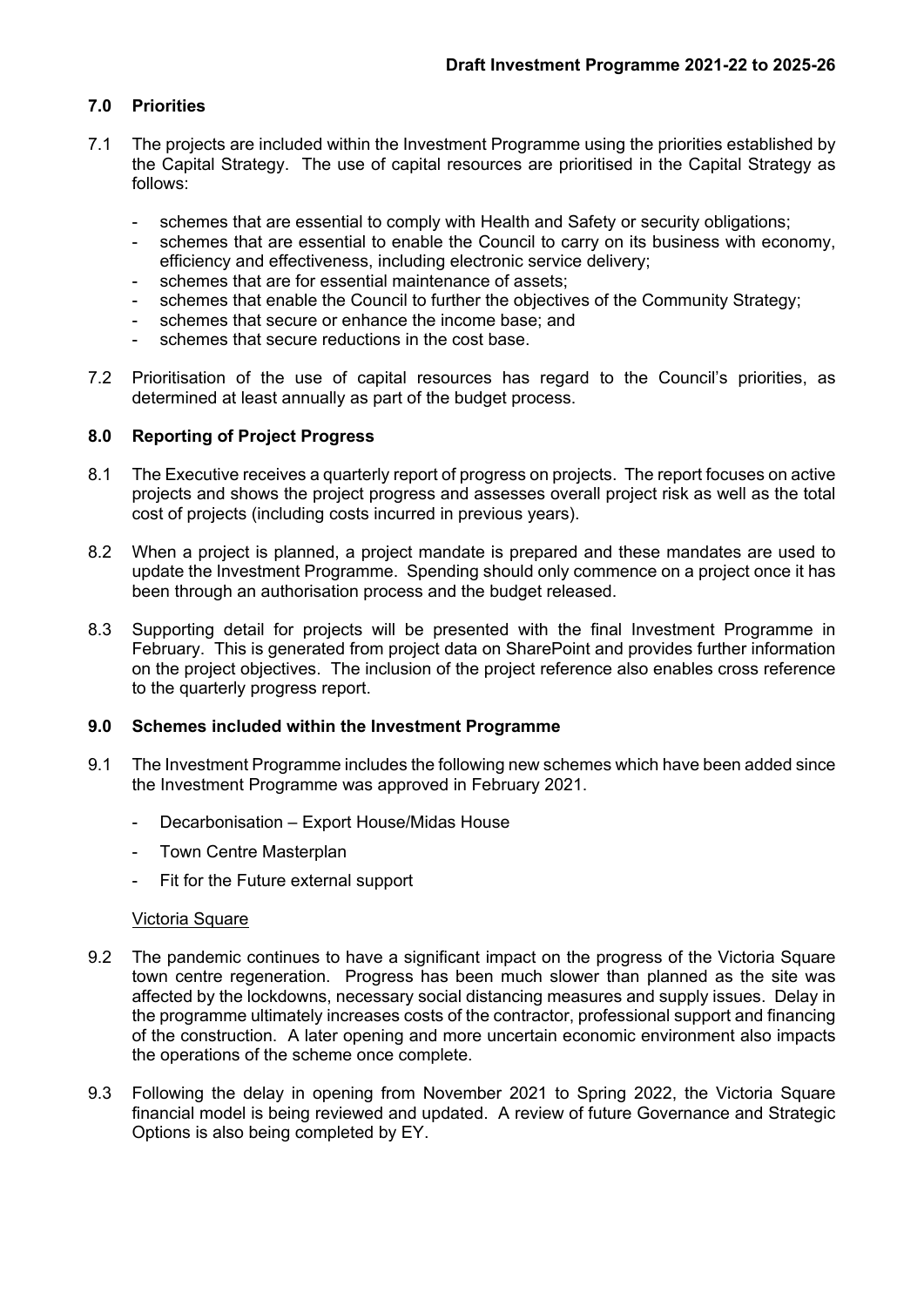### Housing Infrastructure Fund (HIF)

- 9.4 In July 2019 the Council was awarded a £95 million grant from the Ministry of Housing, Communities and Local Government Housing Infrastructure Fund. The investment will be used to address inadequacies of the A320 Guildford Road and Victoria Arch, to improve pedestrian and cycle routes and replace the railway bridge.
- 9.5 The terms of the funding were agreed in early 2020 and the Council has received £30,633,614 to date.
- 9.6 The Council's element of the project funding depends on developers contributions from the development sites which will benefit from the infrastructure improvements. The potential medium term economic consequences of the pandemic, including the time for the economy to recover, may result in a delay in the assumed development.
- 9.7 An update on this project was provided to the Executive in October and the Director of Planning, in consultation with the Executive Member, was delegated authority to reach agreement with Homes England and Network Rail on the proposed revised timetable for the project noting a revised start date to the commencement of physical works until later in 2022/23.
- 9.8 The additional £339k grant allocated for capacity funding for this current financial year has been reflected in the Investment Programme.

#### Opportunity Purchases

- 9.9 The Investment Programme includes a budget allowance for Opportunity Purchases. This is for property which becomes available and which would assist in progressing the Council's long term objectives.
- 9.10 It is assumed that all Opportunity Purchases will be neutral to the revenue budget, either providing an income stream to meet financing costs, or being part of a development site where financing costs can be capitalised until the asset is complete. It is important that future Opportunity Purchases do not result in increased revenue costs for the Council.

#### Brookwood Cemetery

- 9.11 The Investment Programme previously included capital and revenue grants to Brookwood Cemetery to fund backlog maintenance as well as capital improvements at £1m capital grant and £500k revenue grant each year.
- 9.12 These grants are temporarily suspended in this draft Investment Programme as both are ultimately funded from the Council's revenue reserves. The Cemetery board has been requested to consider the minimum resources required to continue the service until the Council has a secure financial plan for the future.

#### Celebrate Woking

9.13 The Celebrate Woking programme of events was temporarily suspended in preparing the Investment Programme in 2020. It is proposed that a £100,000 budget be released for 2022/23 to enable a programme to be planned, including events celebrating the Queen's Platinum Jubilee. Future years budgets will continue to be subject to consideration of the Council's overall financial position.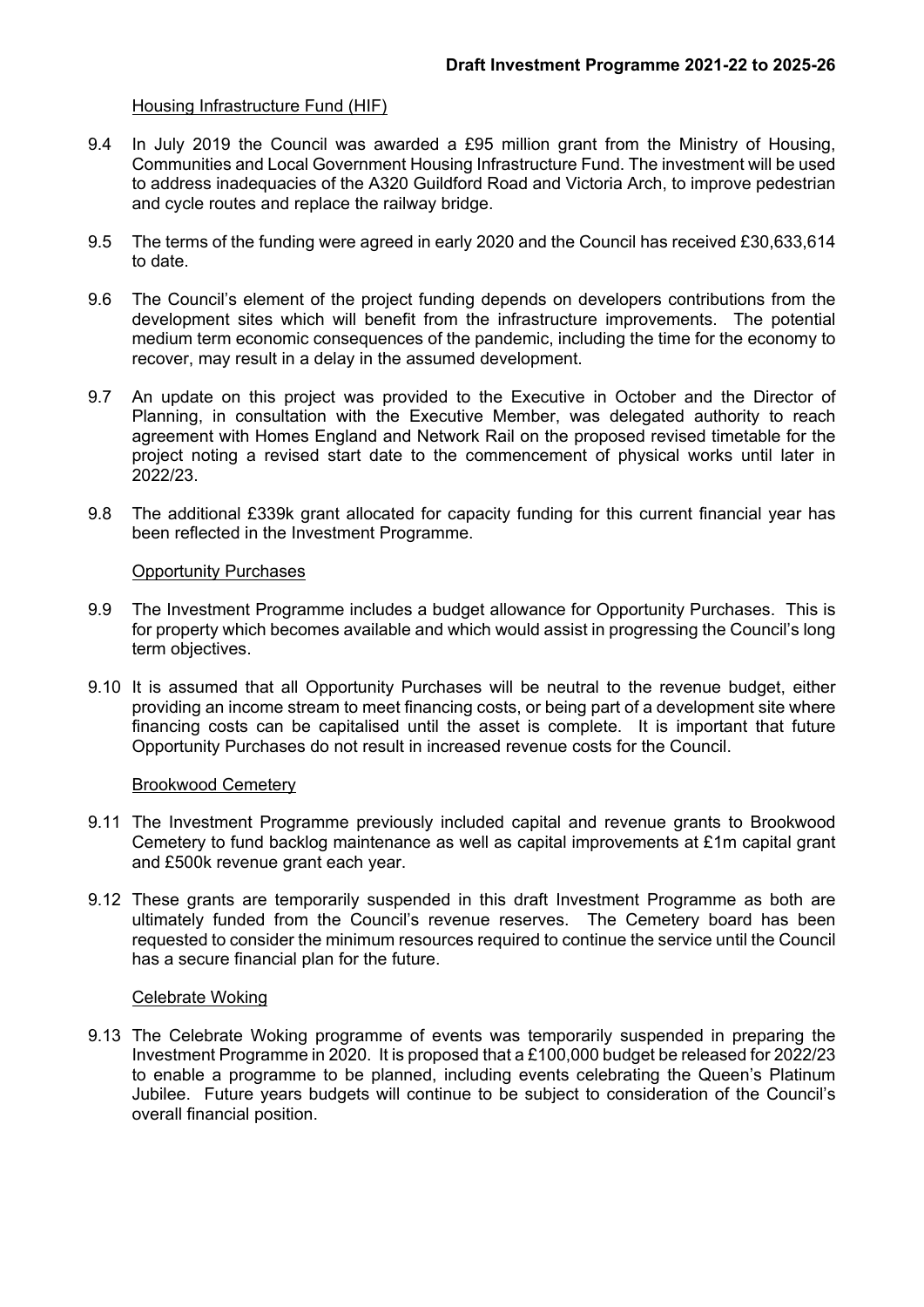### **10.0 Schemes in excess of £1m**

10.1 In accordance with the Notice of Motion agreed by Council on 12 July 2007 the final Investment Programme report will set out the schemes where costs exceed £1m, not all of which have been contractually committed.

## **11.0 Funding requirements – Thameswey Group**

- 11.1 The Thameswey group will not be producing revised Business Plans, this year, but will instead continue to progress the existing plans. Business Plans will be revisited following the Council approving its Corporate Strategy in February 2022. This will ensure that future activity aligns with the Council's priorities.
- 11.2 Existing loan facilities are sufficient to progress the majority of the Thameswey group plans. The Thameswey update report, also on this agenda, sets out the additional funding requirements of the group pending full review of the plans. Any approved changes will be included in the updated Investment Programme in February.
- 11.3 There has been a reduction in the forecast drawdown of approved loan finance by Thameswey Housing Ltd (THL). This reflects a reduction in development of new housing, with the exception of the Sheerwater regeneration scheme and has reduced the forecast margin received by the Council. As THL remains key to the Council's delivery of affordable housing, Officers will work with Thameswey to review future plans.

## **12.0 Release of funding**

12.1 The Council's Capital Strategy sets out the arrangements for managing the initiation and approval of projects and includes a delegated arrangement for the Executive to agree new schemes which fall within the following parameters:

"Where the scheme is a new scheme the proposal will be scheduled for consideration by the Executive. The Executive will be granted delegated authority to agree schemes which can be contained within the following parameters set by the Council:

- the capital cost of each individual project does not exceed £5m;
- the aggregate capital cost of schemes approves by the Executive under this delegation does not exceed £10 million in any one financial year; and
- the cost can be contained within the authorised borrowing limits.

The setting of the Authorised and Operational borrowing limits is reserved to the Council. Where the scheme is expected to be outside of the above parameters the scheme will need the approval of the Council."

12.2 The use of this delegated authority is reported in the Green Book.

## **13.0 Corporate Strategy**

13.1 Projects included within the Council's Investment Programme support the Corporate Plan priorities. The allocation of resources will be further reviewed as the Council sets its 5 year Corporate Strategy in February 2022.